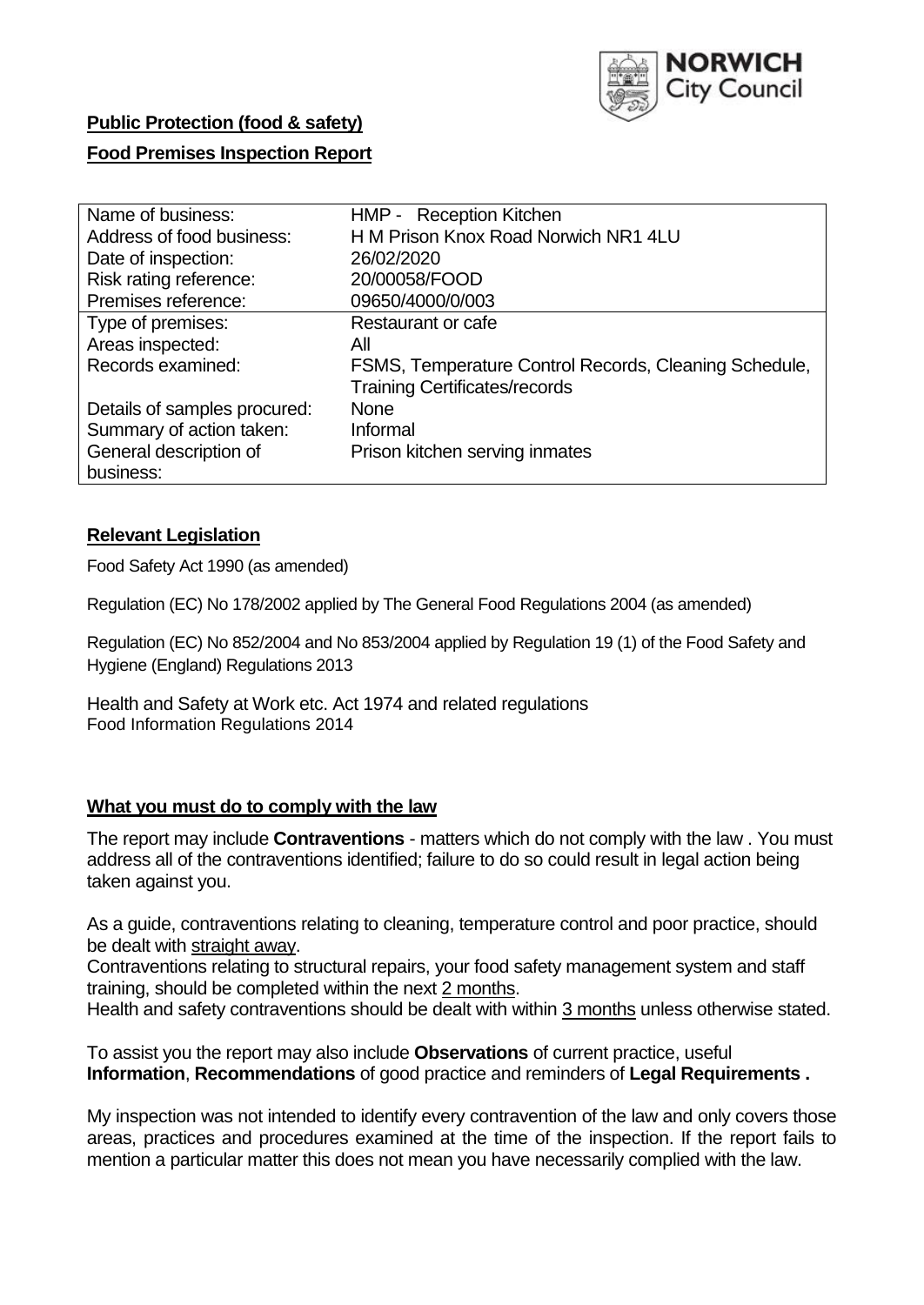# **FOOD SAFETY**

### **How we calculate your Food Hygiene Rating:**

The food safety section has been divided into the three areas which you are scored against for the hygiene rating: 1. food hygiene and safety procedures, 2. structural requirements and 3. confidence in management/control procedures. Each section begins with a summary of what was observed and the score you have been given. Details of how these scores combine to produce your overall food hygiene rating are shown in the table.

| <b>Compliance Area</b>                     |    |           |   | <b>You Score</b> |    |           |    |      |  |  |  |
|--------------------------------------------|----|-----------|---|------------------|----|-----------|----|------|--|--|--|
| Food Hygiene and Safety                    |    |           |   | 5                | 10 | 15        | 20 | 25   |  |  |  |
| <b>Structure and Cleaning</b>              |    |           |   | 5                | 10 | 15        | 20 | 25   |  |  |  |
| Confidence in management & control systems |    |           | 0 | 5                | 10 | 15        | 20 | 30   |  |  |  |
|                                            |    |           |   |                  |    |           |    |      |  |  |  |
| $0 - 15$                                   | 20 | $25 - 30$ |   | $35 - 40$        |    | $45 - 50$ |    | > 50 |  |  |  |
| 5                                          | 10 | 10        |   | 15               |    | 20        |    |      |  |  |  |
|                                            |    |           |   | 0<br>0           |    |           |    |      |  |  |  |

| <b>Your Rating is</b> |  |  |  |
|-----------------------|--|--|--|
|                       |  |  |  |

Your Food Hygiene Rating is 4 - a good standard



#### **1. Food Hygiene and Safety**

Food hygiene standards are high. You demonstrated a very good standard of compliance with legal requirements. You have safe food handling practices and procedures and all the necessary control measures to prevent cross-contamination are in place. Some minor contraventions require your attention. **(Score 5)**

#### Contamination risks

**Observation** I was pleased to see you were able to demonstrate effective controls to prevent cross-contamination.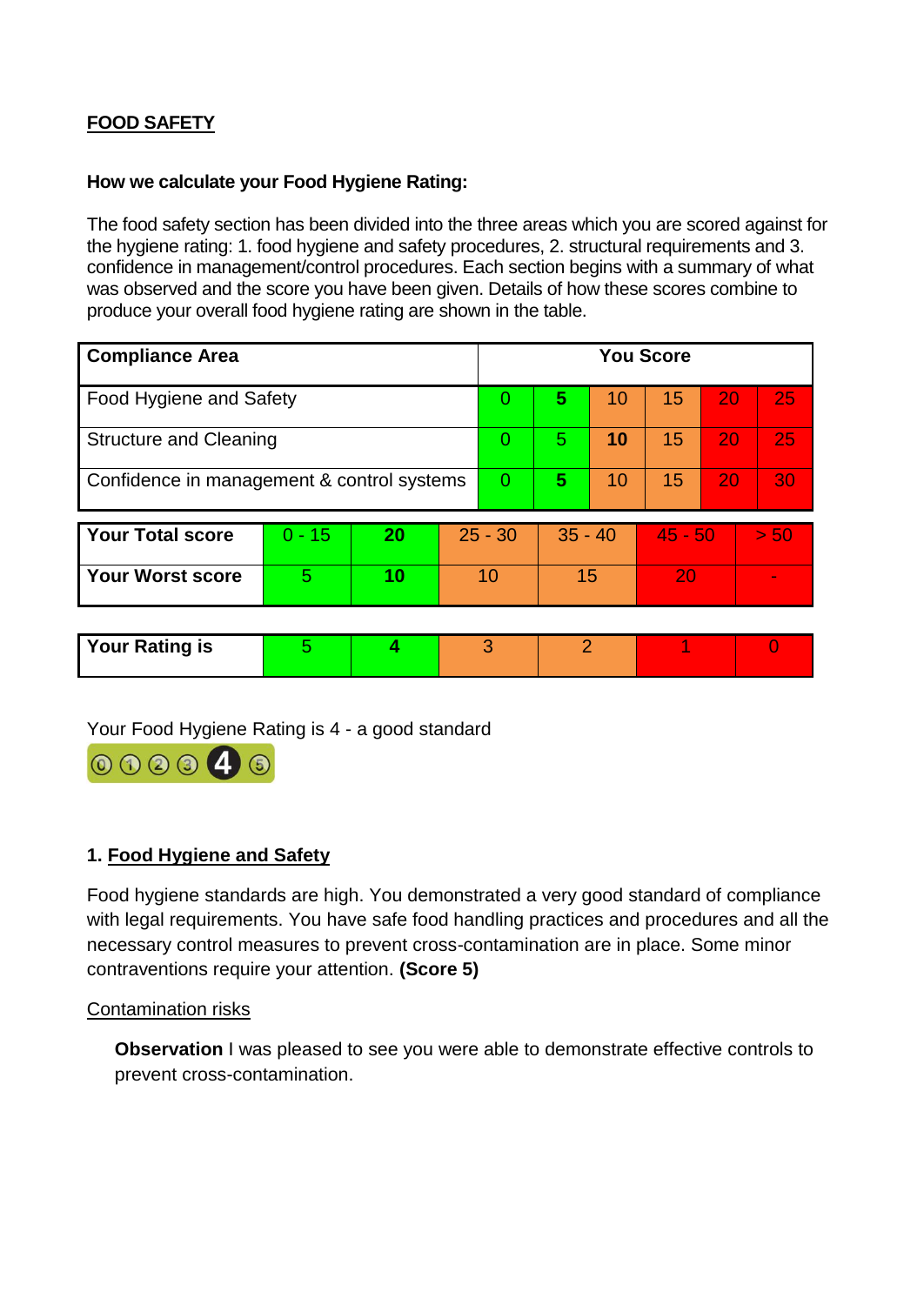#### Hand-washing

**Contravention** The following indicated that hand-washing was not suitably managed:

 the hot water to one of the dedicated wash hand basins was too hot for comfortable hand washing.

### Personal Hygiene

**Observation** I was pleased to see that standards of personal hygiene were high.

### **2. Structure and Cleaning**

The structure facilities and standard of cleaning and maintenance are of a generally satisfactory standard but there are some repairs and/or improvements which are required in order for you to comply with the law. Pest control and waste disposal provisions are adequate. The contraventions require your attention; although not critical to food safety they may become so if not addressed. **(Score 10)**

### Cleaning of Structure

**Contravention** The following items were dirty and require more frequent and thorough cleaning:

- ceiling
- mastic joints behind sinks

**Contravention** The following items could not be effectively cleaned and must be covered or made non-absorbent:

unsealed wooden structures

### Cleaning Chemicals / Materials / Equipment and Methods

**Observation** I was pleased to see that the premises was kept clean and that your cleaning materials, methods and equipment were able to minimise the spread of harmful bacteria between surfaces.

#### **Maintenance**

**Contravention** The following had not been suitably maintained and must be repaired or replaced:

- broken, chipped ungrouted or missing tiles
- worn and / or peeling paint